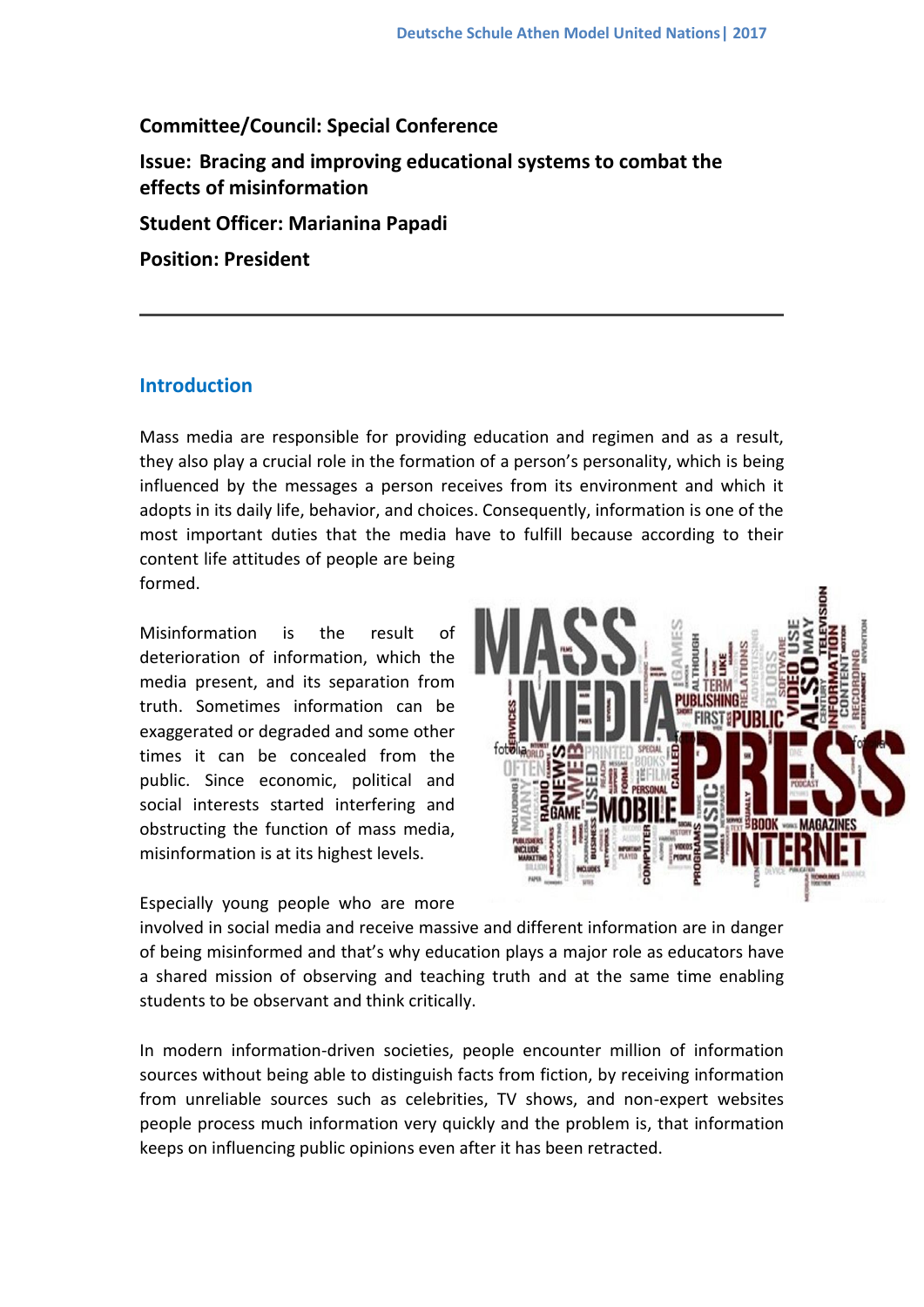# **Definition of Key-Terms**

## Misinformation

Misinformation is the state of having false or incorrect information which has been spread either intentionally or unintentionally

#### Disinformation

False information that is spread in order to influence the public opinion and to mislead, usually propaganda issued by government or media

## Over- information

The state where public opinion is being given lots of information which are not proofed to be true or false

## Media

When referring to the term media, one means the communication channels which provide individuals with news, education, entertainment, and data. Included are all broadcasting and narrowcasting media such as magazines, newspapers, television, fax, telephone and the internet

#### Social Media

Social Media can be described as a cellular phone or internet based applications and tools used by individuals in order to share information with others. Included are blogs, bookmarking sites, popular websites or applications such as Facebook, Instagram and Twitter and any aspect which allows interactive activities between its users. It is a subcategory of the larger classification of media

# Education

The process of receiving or giving systematic instruction, especially at a school or university(Oxford Dictionary)

[\(https://en.oxforddictionaries.com/definition/education\)](https://en.oxforddictionaries.com/definition/education)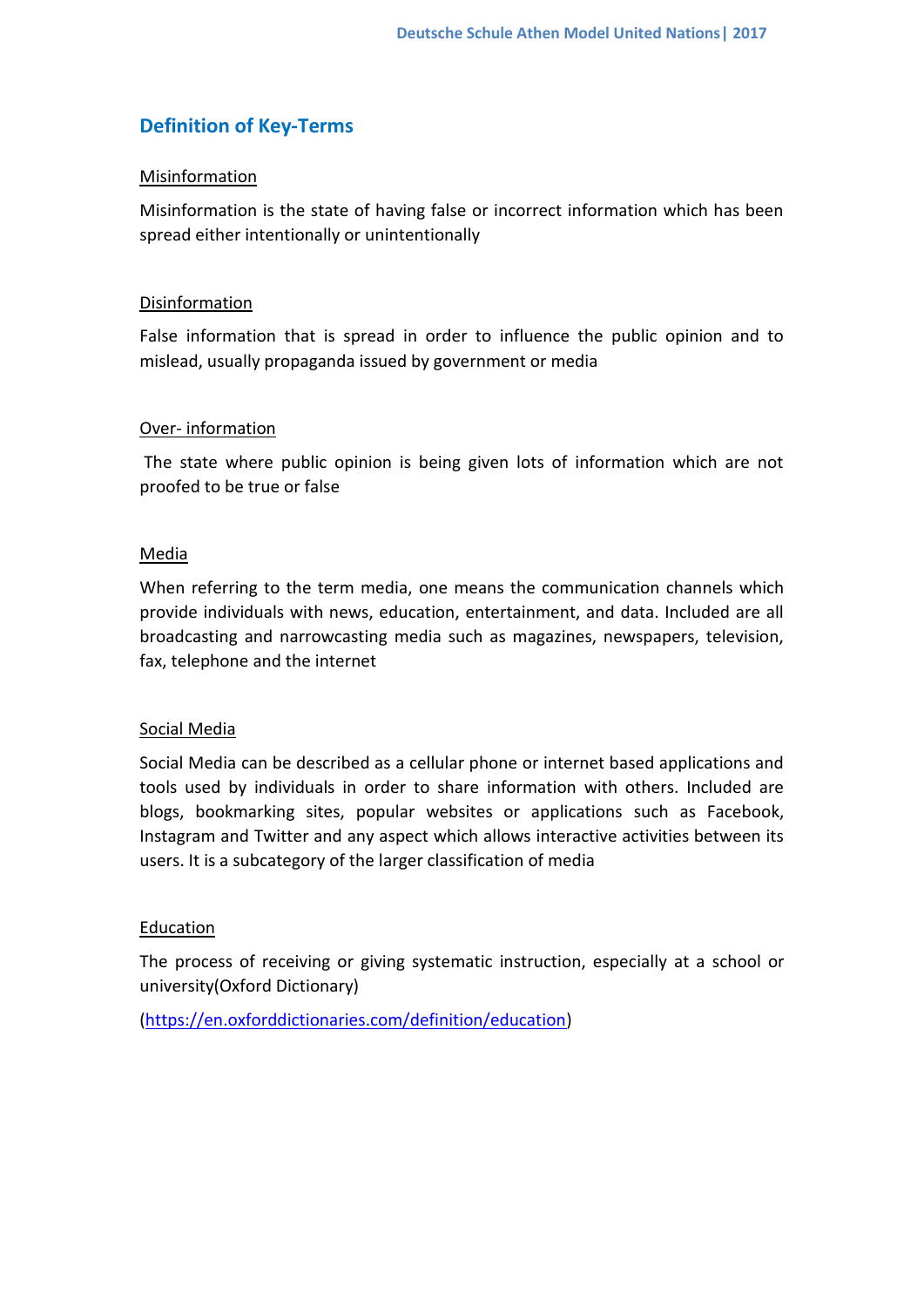# **Background Information**

#### Description of the problem

The media have nowadays forgotten their primary purpose as they may serve political and economic interests. They misinform the public opinion, they hide or create scandals and they overlook the arbitraries of politicians and as a result, they mislead and manipulate the people. Many times, they brain-wash people as they give messages which reach the limits of propaganda. It is a fact that they spread rumors about celebrities humiliating them with the purpose of impression and profit. They create and present false information deceiving people and separating them from the truth.

They promote prolific leaders, opportunistic politicians, demagogues, particularly in periods of social, economic and political crisis, cultivating a climate of insecurity and uncertainty that prepares the territory of messianism. They manipulate the public, common opinion, foment the dialogue and mutilate free will. Thus, the modern civilian, semi-deceased, de-convalescent and spiritually castrated, is unable to control power and to participate actively in the community.

Violence scenes are being played out and situations are presented more tragic than they really are in order to impress the public. This certainly implies the familiarization of the individual with violence, the mitigation of his moral and emotional analgesia. Especially from the young, the criminals are heroic, they are considered revolutionary and imitation tendencies appear, resulting in a manifestation of similar behaviors.

At other times, social and racial discrimination seem to be inflicted, which subdue the social contradictions and disputes. Their constitutional position towards vulnerable social groups violates human rights and at the same time the balance of the social fabric is at risk, while the humanitarian spirit, solidarity, respect, unity and tolerance for the difference are being abolished.

#### Causes of misinformation

The media are connected with strong decision-making centers and with communal and political powers aiming at ideological propaganda and the manipulation of the masses. Such purposes are served by the media when they violate legitimate framework of operation or require facilities of an economic or other nature. The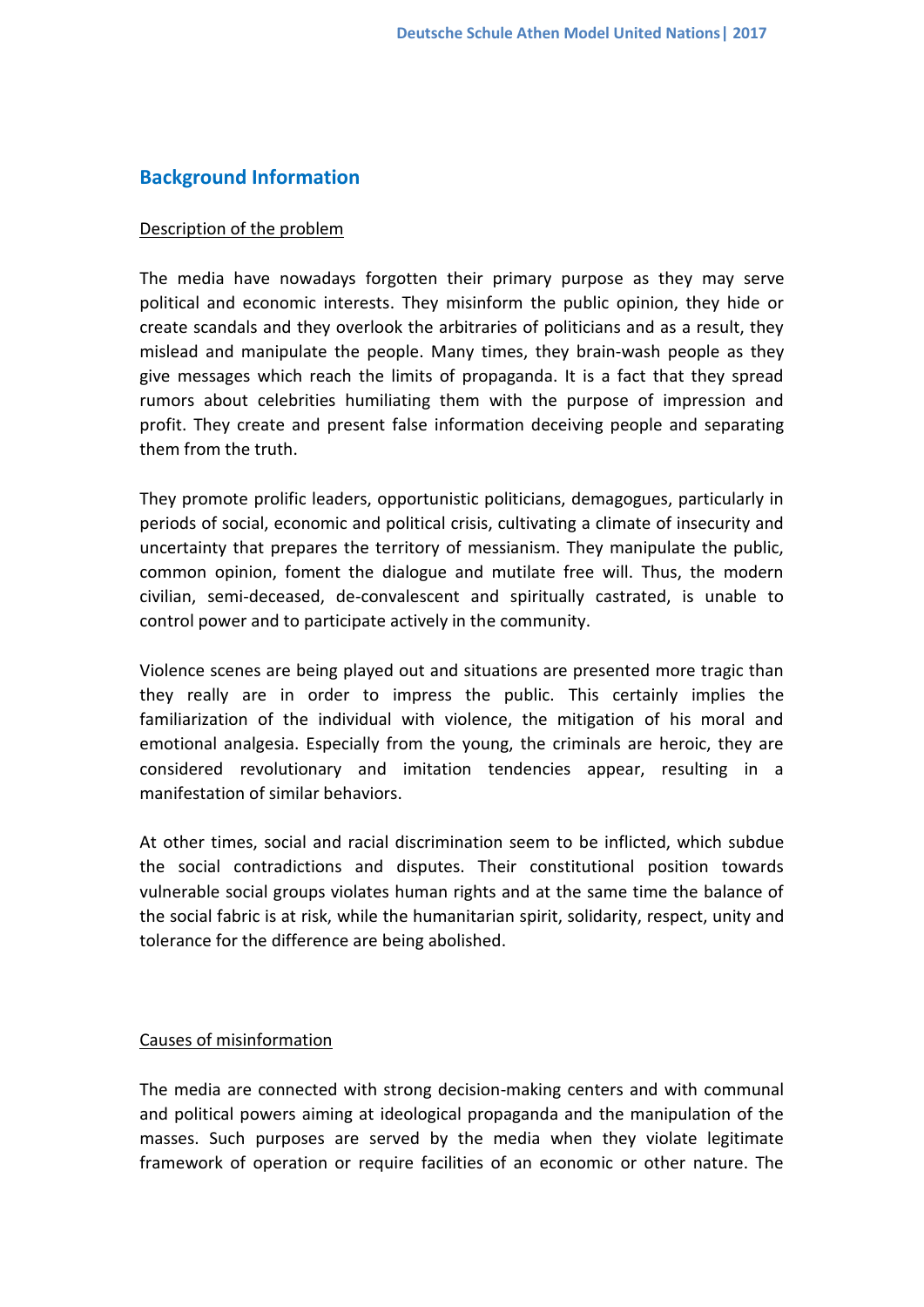bodies of power respond in exchange for the ideological coloring of the news and the unilateral projection of truth.

Media's financial dependence on capital and sponsors make them vulnerable to economic control by factors with economic power, which transform media into means of wealth. When the goal is to increase viewing so as to increase profits through advertising then truth and objective information are taken over by the overwhelming, false and impressive information that lead to misinformation.

The moral alienation of certain journalists has the effect of consolidating the idea of defamations as the only way to achieve spectacular recognition and audience. Besides, the admission of journalists to the field of press implies their subordination to this status. Respectable journalists are removed from the media when their work becomes outdated and financially incompatible for the station in which they work while new faces, presenters and not journalists, are attracted, who are accepted by the public, they are chosen however aesthetically and not professionally.

Responsible is public opinion as well. The high levels of illiteracy, the low educational level of certain populations and the lack of critical thinking create the conditions that allow the phenomenon of misinterpretation and of the systematic and methodical deception of the common opinion.

#### Impact of Misinformation

Misinformation prevents the viewer from knowing the truth. People come in contact with false, distorted news. They are disoriented by the substance of the information and draw their attention where the media dictate them.

The educational level of people is undermined. The public opinion is being brainwashed and manipulated by ideological propaganda. People become susceptible to control, manipulation and disorientation. The dependence of the public opinion, its formation according to specific ideological need, removes from people the qualitative criteria for controlling the socio-political arousal. Thus, people are unable to perceive judgments and to justify the evolutions, they choose and decide without any will, they become intellectually and conscientiously loose.

People are trapped in passivity. The mass adopts uncontested ideas, ways of living, habits, and values, it accepts faces and situations, experiences passively unpleasant developments without showing resistances and without being able to defend.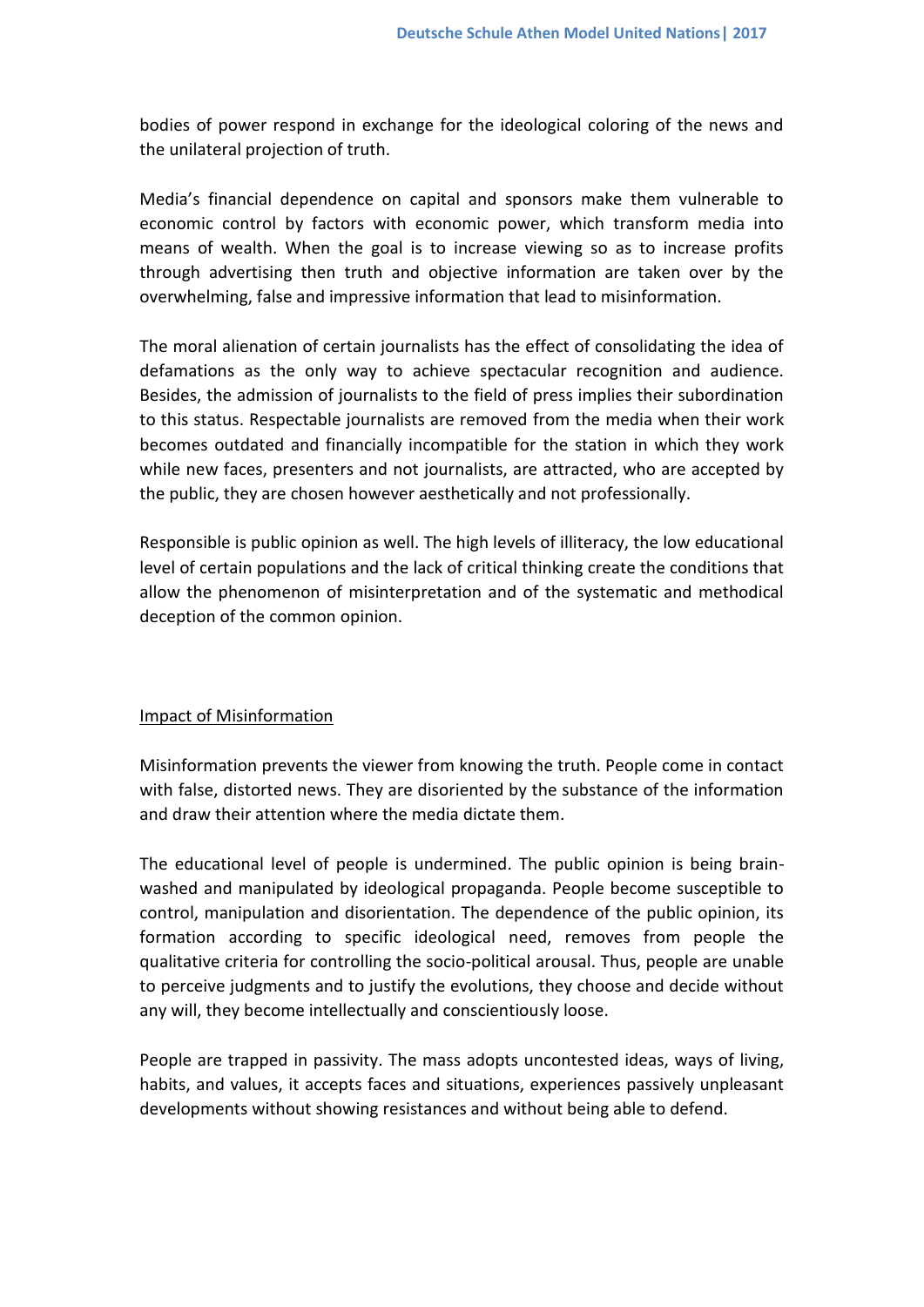Collective life is degraded, culture is undermined and social progress at all levels is hindered. All the above characterize a society without respecting the traditional values of freedom of speech and the democratic and unbridled information.

#### The Bologna process

The Bologna process is a reform process taking place in Europe and aiming at ensuring comparability in the standards and quality in higher-education qualifications. Through this process, the European Higher Education Area (EHEA) has been created. 46 countries are participating and together with international organizations including the Council of Europe they structure and implement the process.

# **Major Countries and Organizations Involved**

#### **Finland**

Finland's education policy aims at providing all people equal opportunities to receive an education. The education system may be characterized as permeable as everyone can be promoted to higher education. The main goal is learning and not testing and even though it is considered to be one of the excellent education systems, Finland still tries to improve it based of course on its own approach and committed to these fundamentals.

#### South Africa

In a research drawn up concerning education systems in 2015 by OECD club mainly between developed countries, South Africa ranks 75<sup>th</sup> out 76. It could be described as a discriminatory system as the teachers have been educated by a sub-par system. However, South Africa tries to improve its educational system and invests a considerable amount of the total budget in education.

#### DPRK

In DPRK we can find a characteristic example of misinformation created and ruled by the government. International media are not allowed to enter the country and the government shares only specific information with the rest of the world.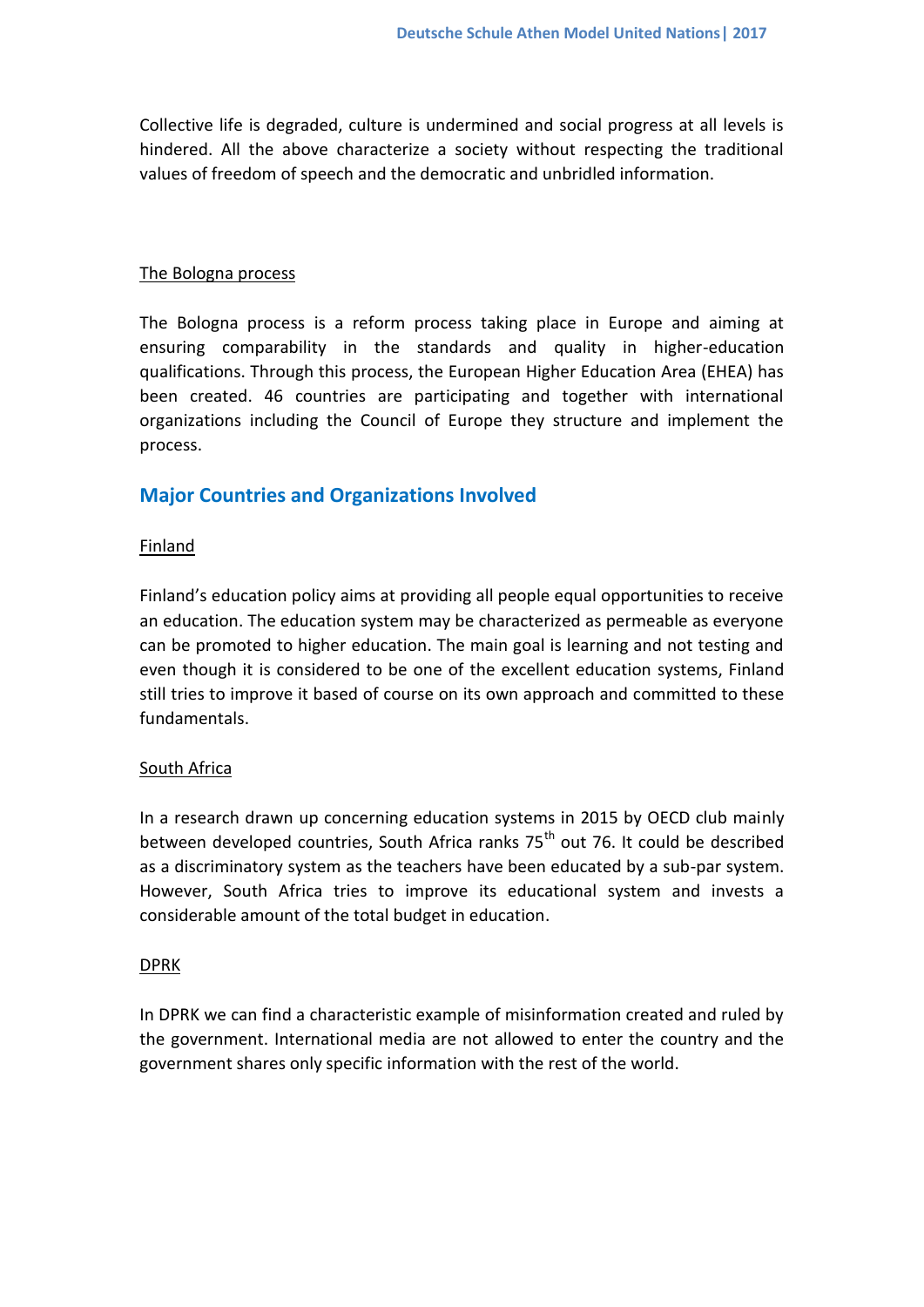## Association for Childhood Education International (ACEI)

This organization consists of educators and advocates who strive for education reform. Their goal is to ensure optimal education, development, and well-being of children. In order to achieve this ACEI hosts the Global Summit on Childhood, where professionals gather together, and discuss issues concerning childhood. The association works also with the Institute for Global Education Diplomacy which aims at providing children suitable education.

## Education International

30 million professionals who represent 400 organizations in 170 countries strive for promoting quality education and the combat racism and xenophobia that prevents children to receive an education. They do not work alone as they get help from other global unions whose aim is to further global education.

## The Global Partnership for Education (GPE)

GPE works in 60 developing countries with the aim of delivering a good and quality education whereby it prioritizes the poorest and most vulnerable ones. The organization collaborates with governments, other international organizations and teachers to develop education strategies, to find a solution to the problems and challenges educators face, to finance the implementation of those programs and to monitor their results.

#### UNESCO

The initials stand for United Nations Education, Scientific, and Cultural Organization. UNESCO began its work in 1945 and its mission is to contribute to preserving peace, decreasing poverty and to long-term development. In order to achieve these goals, they aim for global education. It consists of 204 member-countries.

# **Timeline of Events**

| Date | <b>Description of event</b>                                                                                                    |
|------|--------------------------------------------------------------------------------------------------------------------------------|
| 2017 | On 6th January an intelligence community report concluded that<br>the President of Russian Federation Vladimir Putin ordered a |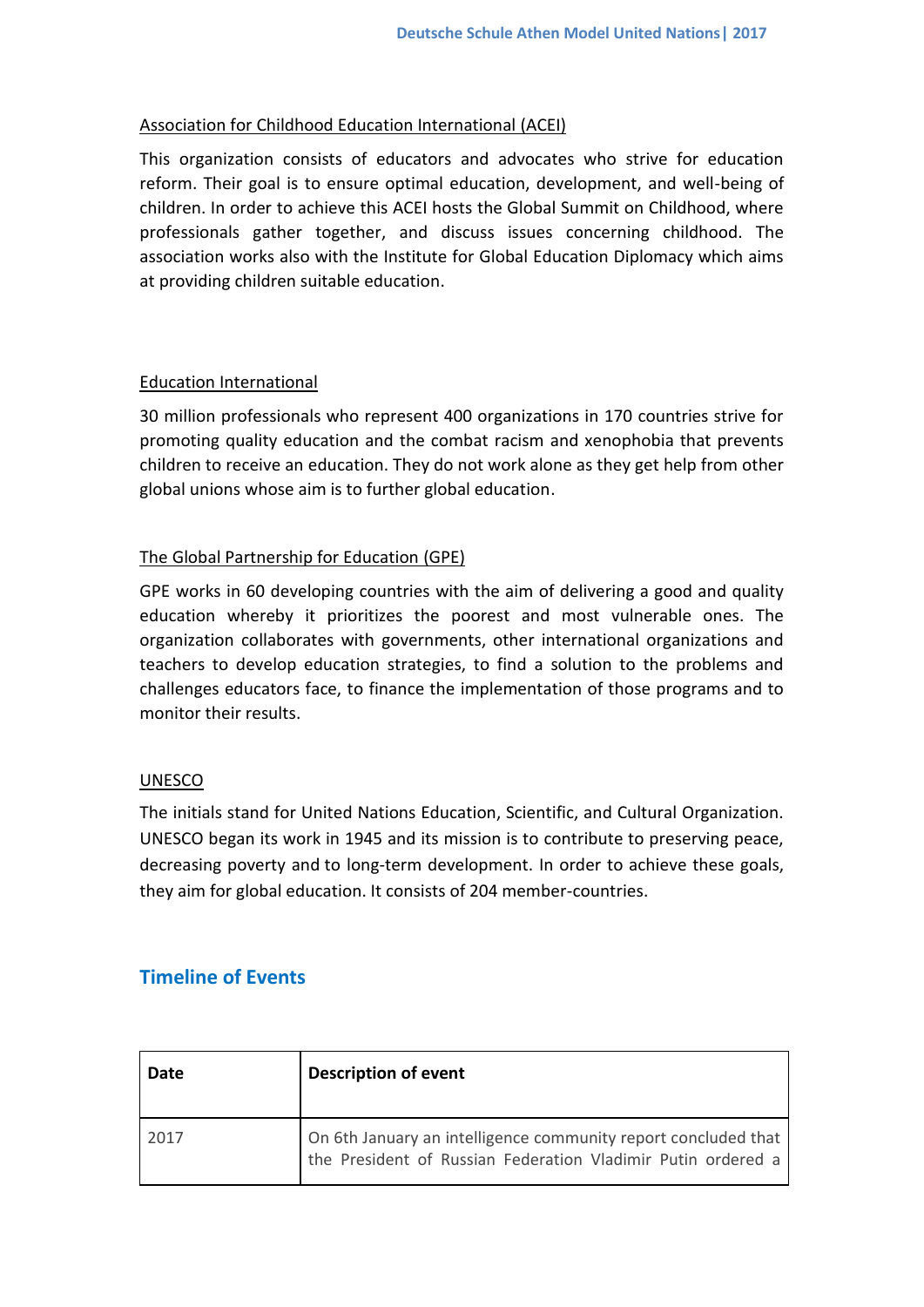|      | misinformation campaign in order to influence the U.S<br>presidential elections                                                                                                                                               |
|------|-------------------------------------------------------------------------------------------------------------------------------------------------------------------------------------------------------------------------------|
| 2016 | Facebook announces steps against fake news<br>and<br>misinformation                                                                                                                                                           |
| 2010 | European Higher Education Area (EHEA) was created ensuring<br>better educational systems among Europe                                                                                                                         |
| 1933 | Joseph Goebbels becomes the Minister of Public Enlightenment<br>and Propaganda of Germany, his job is to misinform the people<br>through the media.                                                                           |
| 1921 | The General Directorate for the Protection of State Secrets in the<br>Press is now responsible for keeping the Soviet secrets away<br>from the press and as a result, it is responsible for<br>misinformation and propaganda, |

# **Relevant UN Treaties, Resolutions and Events**

#### A/RES/56/116

This resolution was adopted by the General Assembly on 19 December 2001 aiming to offer education for everyone and especially for people living in LEDC's.

#### A/HRC/20/L.12

The resolution on the right to education was submitted by the Human Rights Council and adopted by the General Assembly on 29 June 2012.

#### Education World Forum

The Education World Forum is a ministerial seminar held annually in London. This year's EWF was held on January 22-25 and ministers from around the world gathered to debate future practices in education focused on teaching and technology.

#### London International Conference on Education (LICE)

The LICE is an international conference which promotes collaboration between academicians and professionals from education in order to achieve the evolution of pedagogy and research.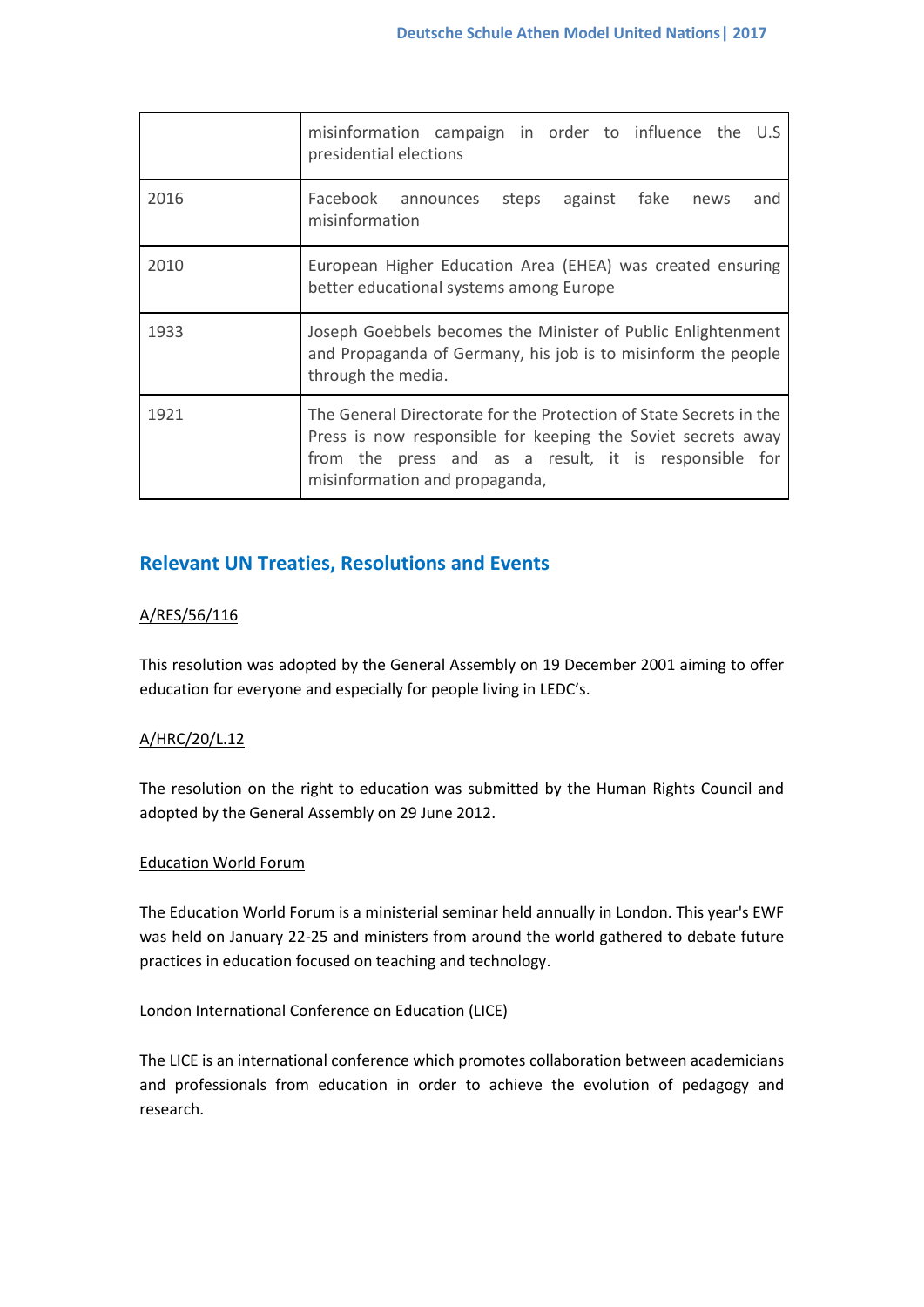#### **Previous Attempts to solve the Issue**

As misinformation is an issue that made its presence intense only the last few years, there have not been any official previous attempts to solve the issue. Of course, many strategies have been adopted and many measures have been put into force in order to achieve educational reform and make education accessible to everyone. However, there has been no attempt to combat the effects of misinformation through education.

# **Possible Solutions**



Bracing and improving educational systems in order to combat the effects of misinformation is an issue that requests effort from governments, teachers, and relevant organizations as well as from young people themselves. It should be noted that there is an enormous complexity in the efforts to improve the educational systems as every country and society has got different approaches. To begin with, there should be stricter and objective criteria through which teachers will be hired so as people with proper experience, knowledge, and consciousness of how important their work is. Of course, their wage should be proportionate to their work so as for them to feel worthy and do their job rightly, teachers should warn students concerning

fake news they might comprehend from the media and if they are correctly informed about facts they should inform their students accordingly. Furthermore, the educational system, should focus on more relevant issues that will help the youngsters broaden their horizons and know how modern society functions. This is why teachers and experts should inform students about how to use social media and what the dangers are in order to prevent misinformation. The main goal should be learning and not be testing because young people have to learn to deal with contemporary, daily problems. At the same time, governments have to be put in effort and give the appropriate budget for the implementation of all the above. Organizations should take action through information campaigns at schools but on the social media as well. In general, the solution to misinformation is in the school environment, where educators and students interact with each other and students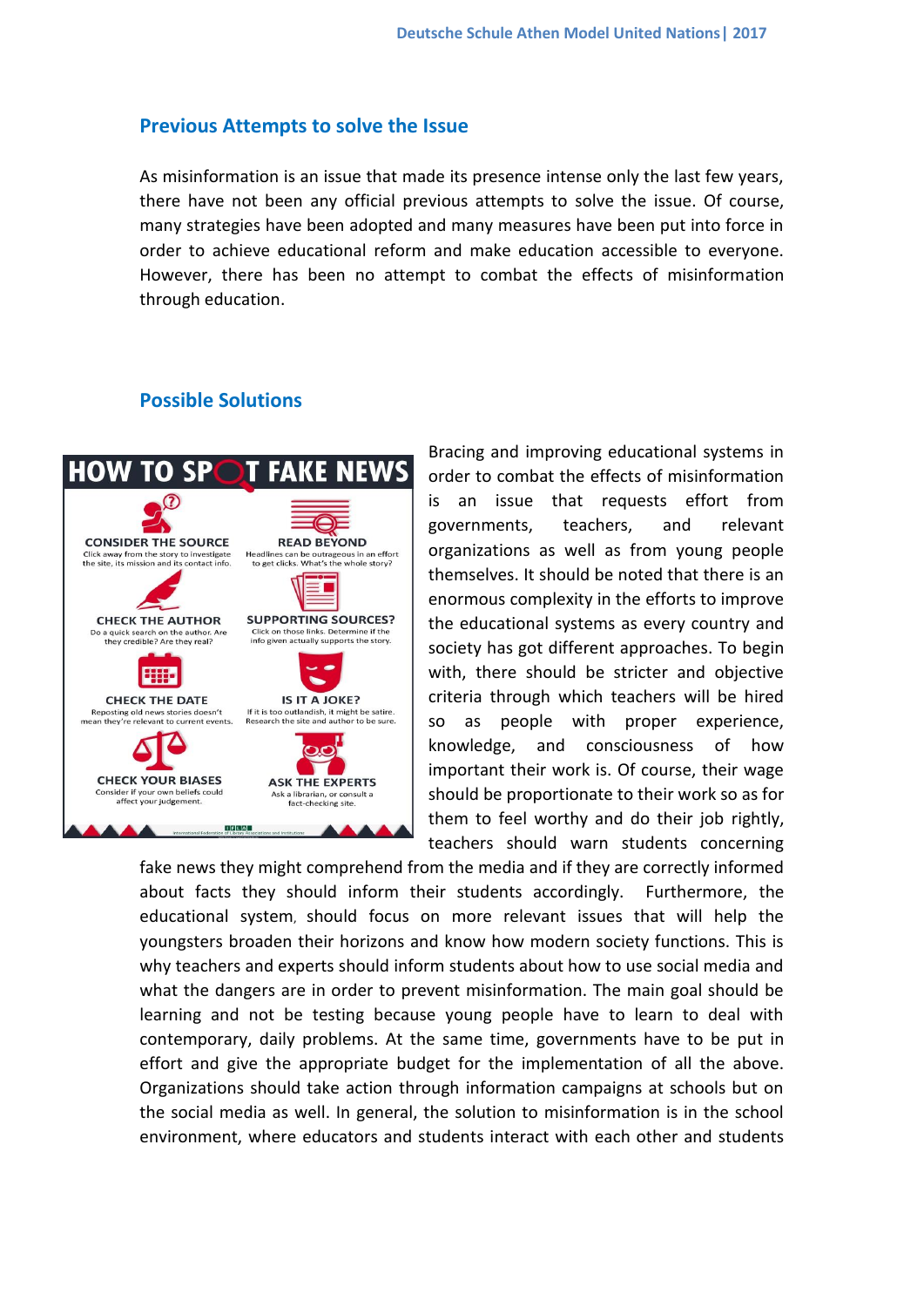reinforce their consciousness about how economic and political factors influence the work of mass media, which should not be faced as reliable means of information.

Misinformation can only be dealt with through international cooperation and global agreements. Some countries, like The Netherlands, support that there should not in any way exist any kind of censorship in online news because that would violate a fundamental human right, freedom of speech. On the other hand, many other countries, like Germany, believe that the only way to fight misinformation is through proper legislation. There is also a third opinion claiming that the roots of the problem are hiding deep within the society, which means that the only way to combat misinformation is not through proper legislation but changing our educational systems.

The best three educational systems in the world are considered to be the ones of Canada, Finland and Switcherland. Those three educational systems share a very common bottom line. Students are free to choose in what lessons they are going to participate but even more important is the fact that the students choose by their own the topics they would like to discuss in every lesson. Teachers are allowed to use their own teaching method, within the law boundaries, and they do not have to fully follow an educational program made by the government. Τhe problem is that LEDCs do not have the necessary resources in order to create a proper educational system. Therefore, international organizations and the United Nations should play an important role.

# **Bibliography**

"Psychological Study Reveals Why Misinformation Is So Effective." *DeSmogBlog*, [www.desmogblog.com/2012/09/20/psychological-study-reveals-why-misinformation-so](http://www.desmogblog.com/2012/09/20/psychological-study-reveals-why-misinformation-so-effective.%20Accessed%207%20July%202017)[effective. Accessed 7 July 2017.](http://www.desmogblog.com/2012/09/20/psychological-study-reveals-why-misinformation-so-effective.%20Accessed%207%20July%202017)

Facts+about+Misinformation -*Google*, www.google.gr/search? Accessed 7 July 2017.

"Εκστρατείες Παραπληροφόρησης Και Κυβερνοεπιθέσεων Από Την Ρωσία Έχουν Πλήξει 39 Χώρες." *LiFO*, 25 May 2017, www.lifo.gr/now/digital-life/146213. Accessed 7 July 2017.

iefimerida.gr. "Η Εξάρτηση Από Την Παραπληροφόρηση – Γιατί Αγαπάμε Το Διαδίκτυο, Ενώ Δεν Το Εμπιστευόμαστε." *Iefimerida.gr*, Iefimerida.gr, 19 Feb. 2015

[https://www.researchgate.net/profile/Ullrich\\_Ecker/publication/265643076\\_Correc](https://www.researchgate.net/profile/Ullrich_Ecker/publication/265643076_Correcting_Misinformation-A_Challenge_for_Education_and_Cognitive_Science/links/54174f270cf2218008bee319/Correcting-Misinformation-A-Challenge-for-Education-and-Cognitive-Science.pdf) ting Misinformation